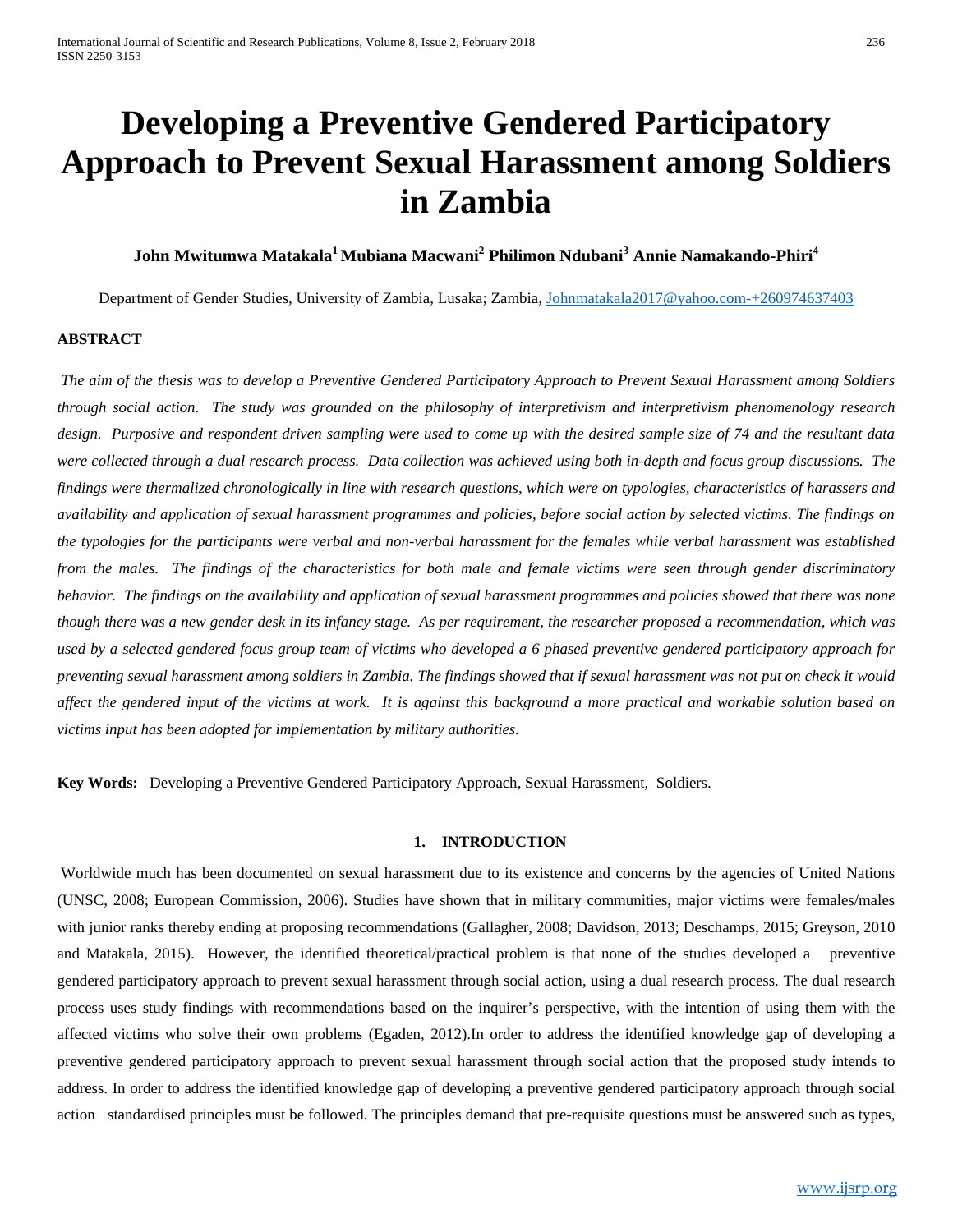characteristics of perpetrators and programs stopping the problem from participant experiences before transition into a five phased social action process with victims .This is through a selected focus group or panel discussion team(Egaden,2012).

**STATEMENT OF THE PROBLEM:** Despite empirical evidence being documented and reported on sexual harassment in military communities (Gallagher, 2008; Davidson, 2013; Deschamps, 2015; Greyson, 2010; and Matakala, 2015). None of the studies developed a preventive gendered participatory approach to prevent sexual harassment preventive among soldiers through social action, using a dual research process .Hence a knowledge gap that the proposed study intends to address.

**GENERAL OBJECTIVE:** To develop a preventive gendered participatory approach to prevent sexual harassment among soldiers through social action.

**SPECIFIC OBJECTIVES To:**(1) establish the typologies of sexual harassment before developing preventive gendered participatory approach among soldiers through social action (2)understand the characteristics of the harassers before developing a preventive gendered participatory approach among soldiers through social action(3)assess the availability and application of programs and policies of sexual harassment before developing a preventive gendered participatory approach among soldiers through social action (4) change the situation of sexual harassment through social action.

**RESEARCH QUESTIONS :**( 1) what are the typologies of sexual harassment before development of a preventive gendered approach among soldiers through social action? (2What are the characteristics of harassers before the development of a preventive gendered participatory approach among soldiers through social action?(3) Are the programs and policies of sexual harassment being applied before development of a preventive gendered participatory approach among soldiers through social action? (4) How can sexual harassment be addressed among soldiers using social action?

**SIGNIFICANCE OF THE STUDY:** This study is ground breaking because it will develop a preventive gendered participatory approach to prevent sexual harassment among soldiers through social action. The innovation will further be forwarded to policy makers for practical implementation .It is also hoped that it will act as a stepping stone for further research.

# **ETHICAL CONSIDERATION:** Ethical clearance was be obtained from the ethics

Committee of the University of Zambia. Thereafter, dual permission was sought involving the military authorities and the actual participants.

**DEFINITION OF TERMS:(**1) *Sexual harassment*: Are the unwanted physical, verbal and nonverbal gestural action on a victim from the opposite sex (2) *Preventive gendered participatory approach:* is a future practical way of trying to stop sexual harassment among male and female soldiers victims through focus group discussion guided by researcher's findings and proposed recommendations. (3*)Gendered experiences*: A combination of Female/Male victims and their stories

### **2. METHODOLOGY**

A qualitative research approach was used grounded in the philosophy of Interpretivism in order to understand the experiences and interpretations of sexual harassment among soldiers .The research design that was used was the Interpretivism phenomenogy to get down to the experiences of the participants as well as allowing the researcher to give meaning to the findings as opposed to bracketing his ideas by only getting views of participants.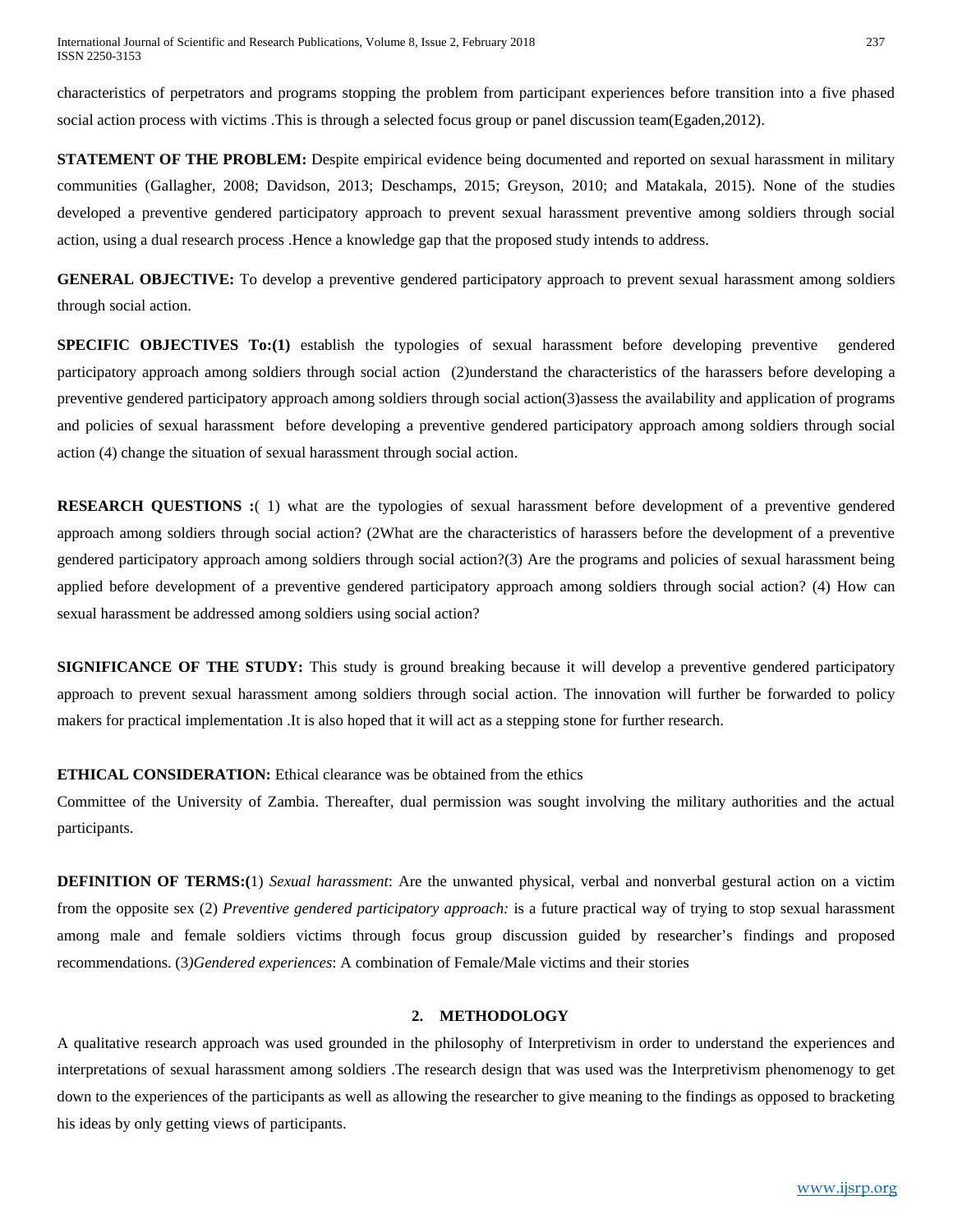International Journal of Scientific and Research Publications, Volume 8, Issue 2, February 2018 238 ISSN 2250-3153

The study was conducted in military areas among soldiers that had experienced sexual harassment in Zambia. Purposive and the Respondent driven sampling were used to come up with the desired sample size of 74. The resultant data were collected through a dual research process of social action. The dual research process involved answering of pre requisite questions and a social action question in a group using the researcher's recommendations.

In order to collect information through the dual research process in-depth and focus group discussion interviews were used.

The findings were thematised chronologically in line with the first pre requisite questions which were on typologies, characteristics of harassers and availability and application of programs and policies of sexual harassment before social action. Data collection was preceded by a pretest in order to validate the collecting instruments .Furthermore issues of trustworthiness was achieved through Guba's four trustworthy strategy of credibility, dependability, transferability and conformability

## 3. **FINDINGS AND DISCUSSION**

### **1. What are the Typologies of Sexual Harassment before Development of a Preventive?**

### **Gendered participatory Approach among Soldiers through Social Action?**

# **CONTEXTUALISED SIMILARITIES WITH OTHER EMPIRICAL STUDIES**

|                                          | Empirical Findings on Typologies of Sexual                                                                                                                                                          | Research Findings on Typologies<br>of                                                                                                                              | Sexual |  |
|------------------------------------------|-----------------------------------------------------------------------------------------------------------------------------------------------------------------------------------------------------|--------------------------------------------------------------------------------------------------------------------------------------------------------------------|--------|--|
| <b>Harassment from Literature Review</b> |                                                                                                                                                                                                     | <b>Harassment for this Study</b>                                                                                                                                   |        |  |
|                                          | Studies by Gallagher 2008; Davidson 2013;<br>McMillan 1993 and Matakala 2015 show that the<br>typologies of sexual harassment on female service<br>personnel with junior ranks were verbal and non- | The findings of this study are in agreement with the<br>$\bullet$<br>other female studies in that it also found both verbal<br>and non-verbal sexual harassment.   |        |  |
|                                          | verbal sexual harassment.<br>Furthermore a study by Greyson (2010) and Seatle<br>al (2014) found the typology of sexual<br>et<br>harassment was verbal on male junior ranks.                        | The findings of this study also agree with other<br>male studies that verbal sexual harassment is the<br>typology of sexual harassment on male junior<br>soldiers. |        |  |

*Source:* Field Data (2017) and Empirical Literature

This is what the participants had to say when asked what the typologies of sexual harassment are before social action;

A female soldier of the rank of private when asked on the typologies of sexual harassment before social action had this to say;

*"Senior male soldiers tell us that imwe bakazi kulibe buffalo ikazi*

 *Mwabwela kuononga nchito in chinyanja meaning you females*

 *There is no female buffalo in our system of military have just*

 *come to destroy our work in English………………………"*

A male soldier of the rank of lance corporal when asked on the typologies of sexual harassment before social action commented that;

*"When I failed a class test and all females in class where above*

 *Me a senior female soldier mocked me that I was a lady…….*

 *………………………………………………………………"*

CONTEXTUALISED DISIMILARITIES WITH OTHER EMPIRICAL STUDIES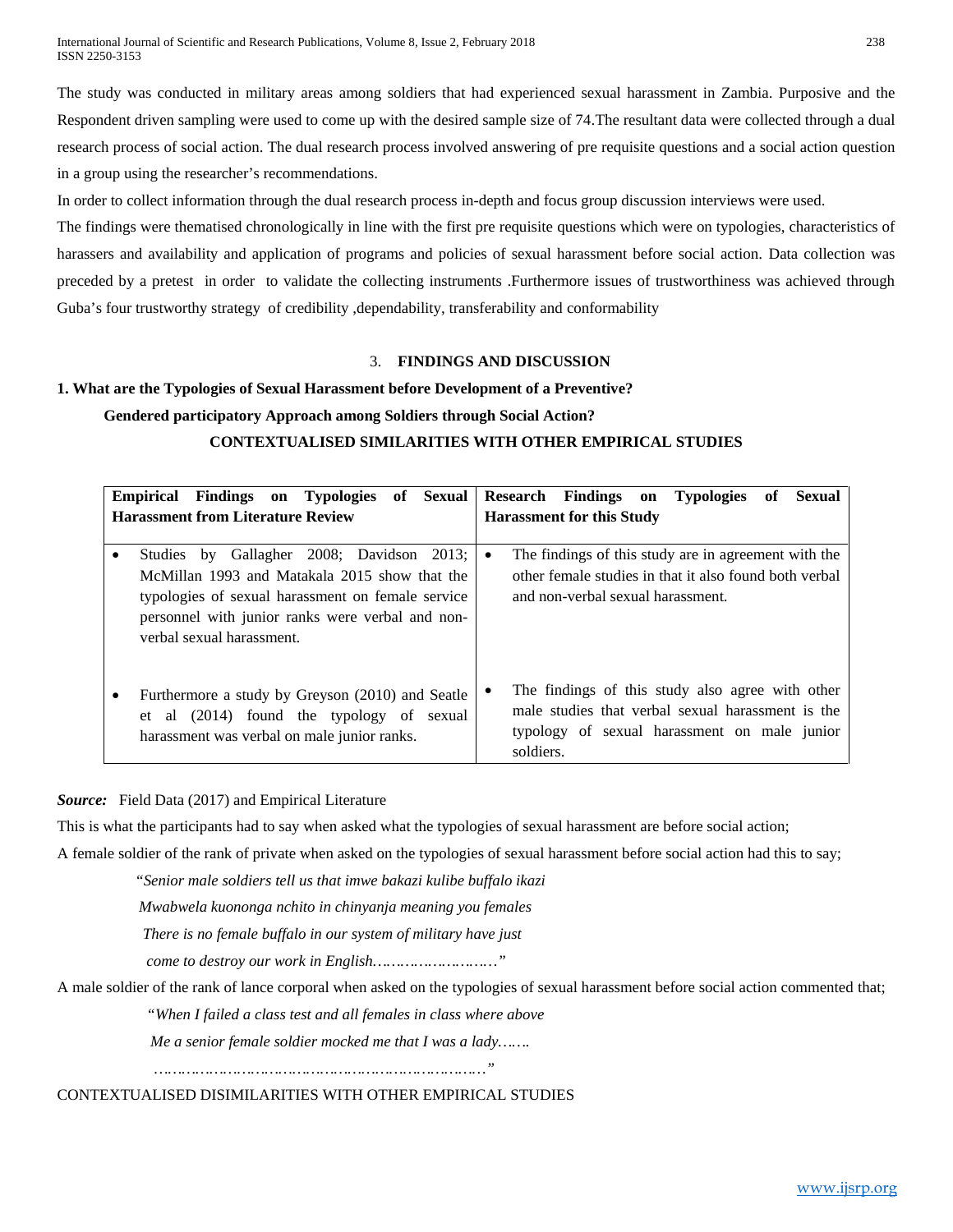International Journal of Scientific and Research Publications, Volume 8, Issue 2, February 2018 239 ISSN 2250-3153

This study did not come up with findings of physical sexual harassment for females and nonverbal sexual harassment for male soldiers respectively hence this was new knowledge contributed to the academia world unlike other studies. The reason for this difference is differential cultural backgrounds.

# **2. What are the Characteristics of Harassers before the Developing of a 'Preventive? Gendered Participatory Approach" among Soldiers through Social Action**

# **CONTEXUALISED SIMILARITIES WITH OTHER EMPIRICAL STUDIES**

| Empirical Findings on Characteristics of Sexual |                                                      |                                 | Research Findings on Characteristics of Sexual          |  |  |
|-------------------------------------------------|------------------------------------------------------|---------------------------------|---------------------------------------------------------|--|--|
| <b>Harasser from Literature Reviewed</b>        |                                                      | <b>Harassers for this Study</b> |                                                         |  |  |
|                                                 |                                                      |                                 |                                                         |  |  |
| ٠                                               | Studies by Turchic and Susan (2010), Mills (1992),   | $\bullet$                       | The findings of this study were similar to Turchic      |  |  |
|                                                 | Merriam (2015) and Mirriam (2012) found that the     |                                 | and Susan (2010), Mills (1992), Merriam (2015)          |  |  |
|                                                 | characteristics of male sexual harassers were        |                                 | and Miriam (2012) in terms of characteristics of        |  |  |
|                                                 | patriarchal behavior, gender discriminatory          |                                 | male sexual harassers being patriarchal behavior,       |  |  |
|                                                 | behavior and lack of knowledge on sexual             |                                 | gender discriminatory behavior and lack of              |  |  |
|                                                 | harassment behavior.                                 |                                 | knowledge on sexual harassment behavior.                |  |  |
|                                                 |                                                      |                                 |                                                         |  |  |
|                                                 |                                                      |                                 | The findings of this study were similar to Settle et al |  |  |
| ٠                                               | Empirical studies by Settle et al (2014) and Greyson |                                 | $(2014)$ and Greyson $(2010)$ in that what was          |  |  |
|                                                 | (2010) were gender discriminatory behavior and       |                                 | established was gender discriminatory behavior and      |  |  |
|                                                 | abuse of authority behavioral actions with regard to |                                 | abuse of authority behavioral action with regard to     |  |  |
|                                                 | characteristics of female sexual harassers.          |                                 | characteristics of female sexual harassers.             |  |  |
|                                                 |                                                      |                                 |                                                         |  |  |
|                                                 |                                                      | ٠                               | These showed themselves in different ways in all        |  |  |
| ٠                                               | In all cases these showed themselves in different    |                                 | cases.                                                  |  |  |
|                                                 | ways.                                                |                                 |                                                         |  |  |

*Source:* Field Data (2017) and Empirical evidence

This is what the participants had to say when asked what the characteristics of the sexual harassers was before social action;

A male/female soldier when asked what the characteristics of sexual harassers was commented that;

*"The characteristics of sexual harassers is seen from their gender*

 *Discriminatory through some unwanted comments……………"*

# **CONTEXTUALISED DISIMILARITIES WITH OTHER EMPIRICAL STUDIES**

This study found cultural behavior from female responses and inferiority complex from male responses which was not established by other studies hence addition of new knowledge. The reason again was different cultural backgrounds.

**4. Are the programs and Policies of Sexual Harassment being applied before the development of a preventive gendered participatory approach among soldiers through social action?**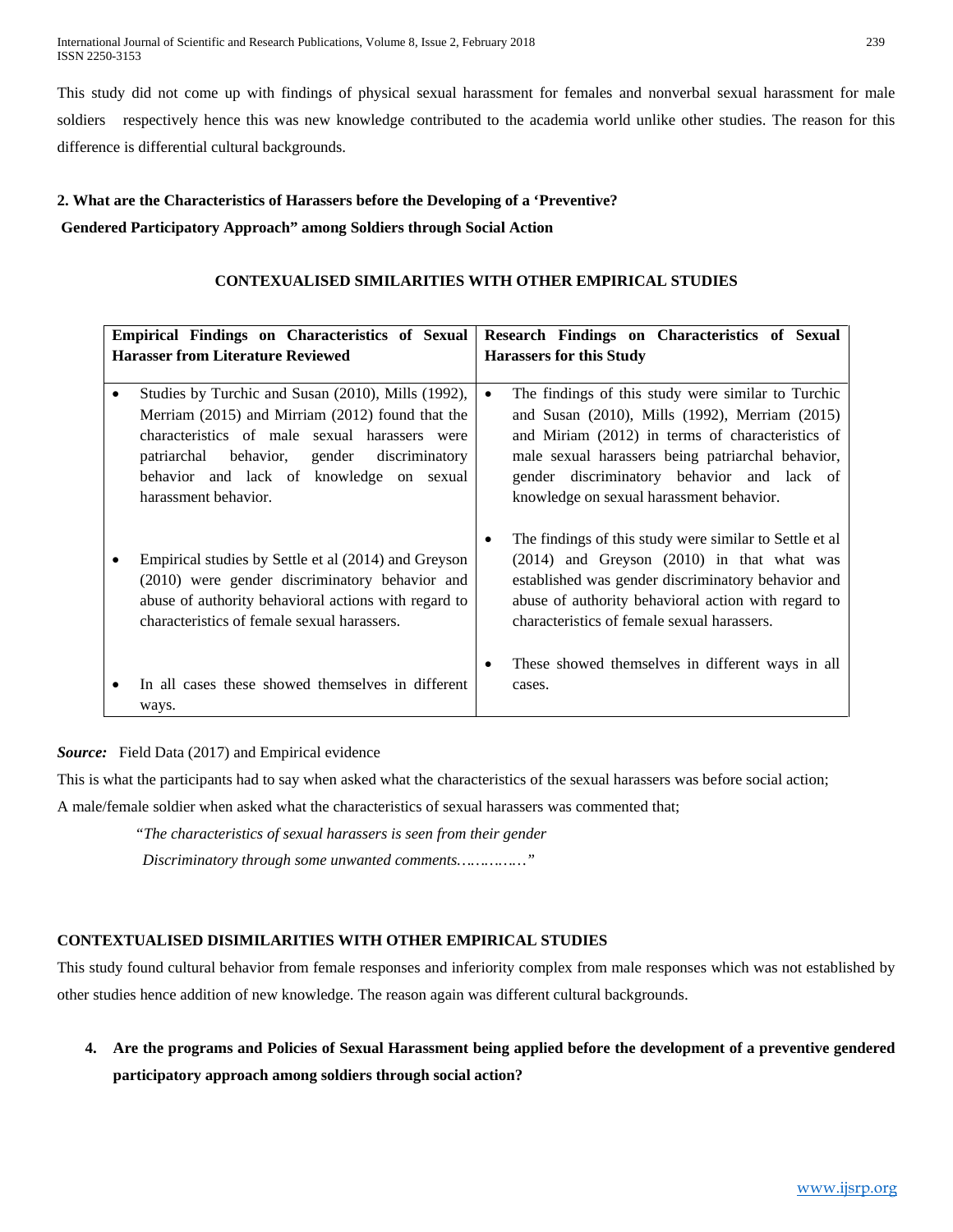## **CONTEXTUALISED SIMILARITIES WITH OTHER EMPIRICAL STUDIES**

| Empirical Findings on the Availability and Application of<br><b>Programmes and Policies of Sexual Harassment</b> |                                                                                                                                                                                                                                                                                       | Research Findings on the Availability and<br>Application of Programmes and Policies of<br><b>Sexual Harassment</b> |                                                                                                                                             |  |
|------------------------------------------------------------------------------------------------------------------|---------------------------------------------------------------------------------------------------------------------------------------------------------------------------------------------------------------------------------------------------------------------------------------|--------------------------------------------------------------------------------------------------------------------|---------------------------------------------------------------------------------------------------------------------------------------------|--|
|                                                                                                                  | The following empirical studies found that there were no<br>regulatory measures or programmes that try to combat<br>sexual harassment with regard to female soldiers -<br>Turchic and Susan (2010), Deschamps and Mills (2015),<br>Merriam (2015), Miriam (2012) and Matakala (2015). | ٠                                                                                                                  | This study came up with similar findings<br>with regard to female and male soldiers.                                                        |  |
|                                                                                                                  | Further the following empirical studies found no regulatory<br>measure or programmes on sexual harassment to combat it<br>with regard to male soldiers - Settle et al (2014) and<br>Greyson $(2010)$ .                                                                                |                                                                                                                    | It found from both male and female<br>responses that there were no programmes<br>and policies on sexual harassment to try and<br>combat it. |  |

# *Source:* Field Data (2017) and Empirical Literature

This is what the participants had to say when asked on the availability and application of programs and policies of sexual harassment before social action:

A male/female soldier of private rank when asked on the availability and applicability of programs and policies of sexual harassment had this to say;

 *"kulibiletu ali onse ma programs yalipo in chinyanja meaning There are no programs on sexual harassment.what is there is Is a Gender desk at Army headquarters …………………….*

# **CONTEXTUALISED DISIMILARITIES WITH OTHER EMPIRICAL STUDIES**

While the findings on the availability of programs of sexual harassment just like other studies showed that there were no programs this study however found that there was a gender desk at army headquarters though in its infancy a response nut seen in other studies hence new knowledge. The reason is different sensitization levels on gender issues.

# **4**. **How can sexual harassment be addressed among soldiers using social action?**

# **INNOVATION CREATION USING VICTIMS THROUGH SOCIAL ACTION**

Having established the findings to the prerequisite questions above as per social action principles the researcher proposed the recommendation in form of a question (How can we develop a curriculum on gender to be learnt by soldiers in order to prevent sexual harassment as a recommendation practically?).The special gendered focus group gave divergent views to the researcher.

After reading through the findings, it was expected that the researcher gives meaning and interpretation to the findings. While the researcher bracketed his pre-conceived ideas throughout the special gendered focus group discussion, this time around was at liberty to give meaning to the findings. This dual action fits into the interpretive phenomenology, which is also called the Heiddegerian Phenomenology. Its major proponent was martin Heiddger (Egaden, 2012). This strategy emphasises subjective interpretation of meanings of texts and is commonly used in legal studies were legal researchers tend to interpret texts in various legal documents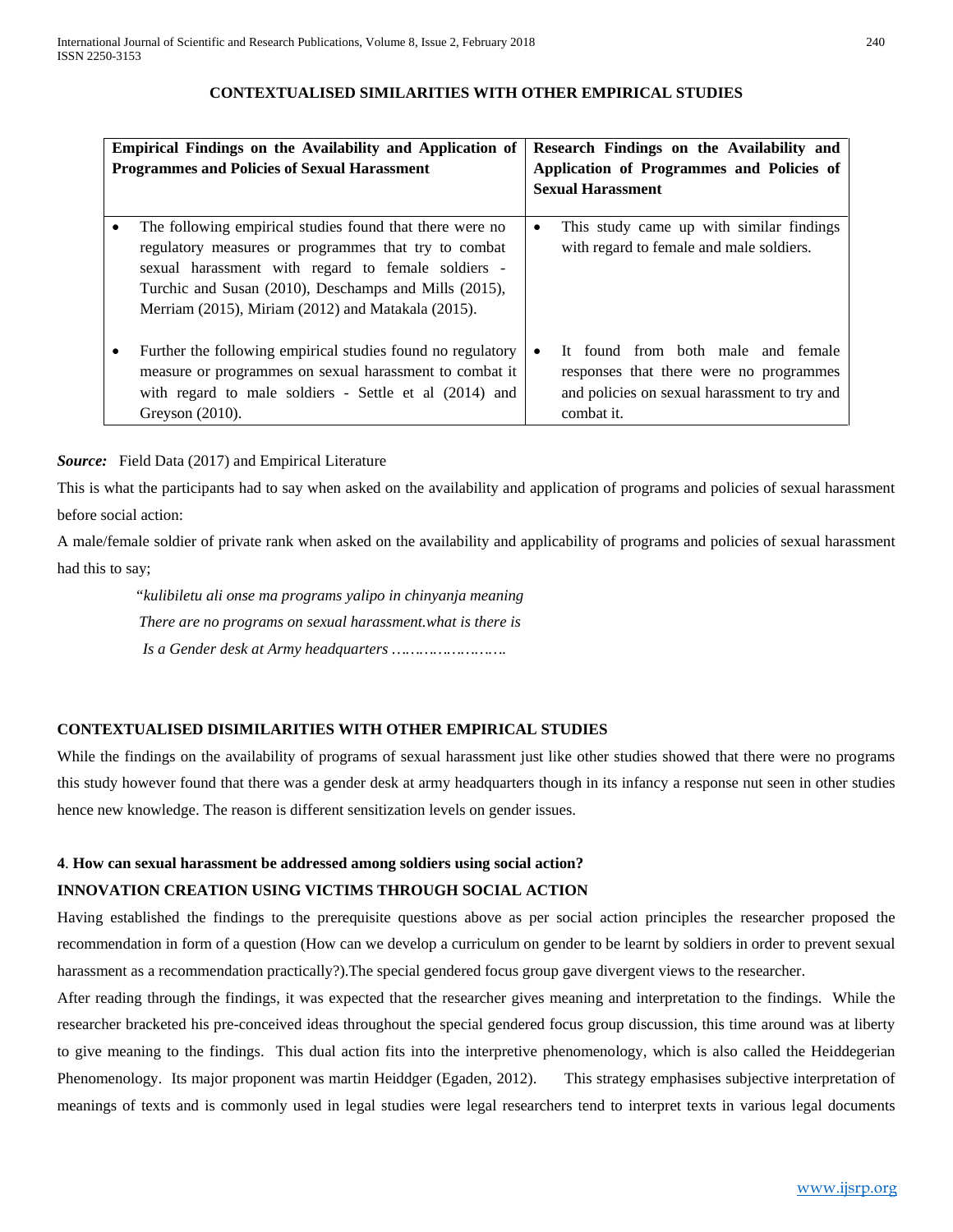especially statutes and case reports. In doing so, they read and scrutinize legal texts in order to give meanings contained therein with the purpose of facilitating the application of laws in a justifiable manner.

Furthermore, Theologians use the same strategy to explain and give meaning to biblical text in light of the present happenings. Similarly, Feminist Researchers who try to bring social change by transforming gender power relations such as sexual harassment through social action give meaning to findings of the participants (Egaden, 2012). It is against this background that the researcher used the same strategy, which is also known as Hermeneutic to come up with a "6

Phased Preventive Participatory Approach to prevent sexual harassment among soldiers in Zambia." He went on to give meaning to the identified.

# **6 Phased Preventive Gendered Participatory Approach to Prevent Sexual**

 **Harassment among Soldiers in Zambia.**

# INITIATION - PHASE 1 Developing a Gender Curriculum from relevant organization such as University of Zambia, Ministry of Gender by Gender Desk at Army DISPERSION - PHASE 2 Resultant gender Curriculum, which includes a component of Sexual Harassment taken to Military Schools EXPANSION - PHASE 3 Gender Desk to be given the status of a Directorate and Decentralize to all Levels of Command DIFFUSION - PHASE 4 Focal Point Persons at all Levels of Command to come u with a day of Sexual Harassment Sensitization.

# PERPETRATOR CONVERSION - PHASE 5

Focal Points to use Victims in identifying the perpetrators. Convert one and let them convert three through a Uranium Propelled Approach.

# ARMY SENSITISED PHASE 6

Soldiers are enlightened on issues of Sexual Harassment. Ceiling Point little penetration new cases, hence Preventive Stage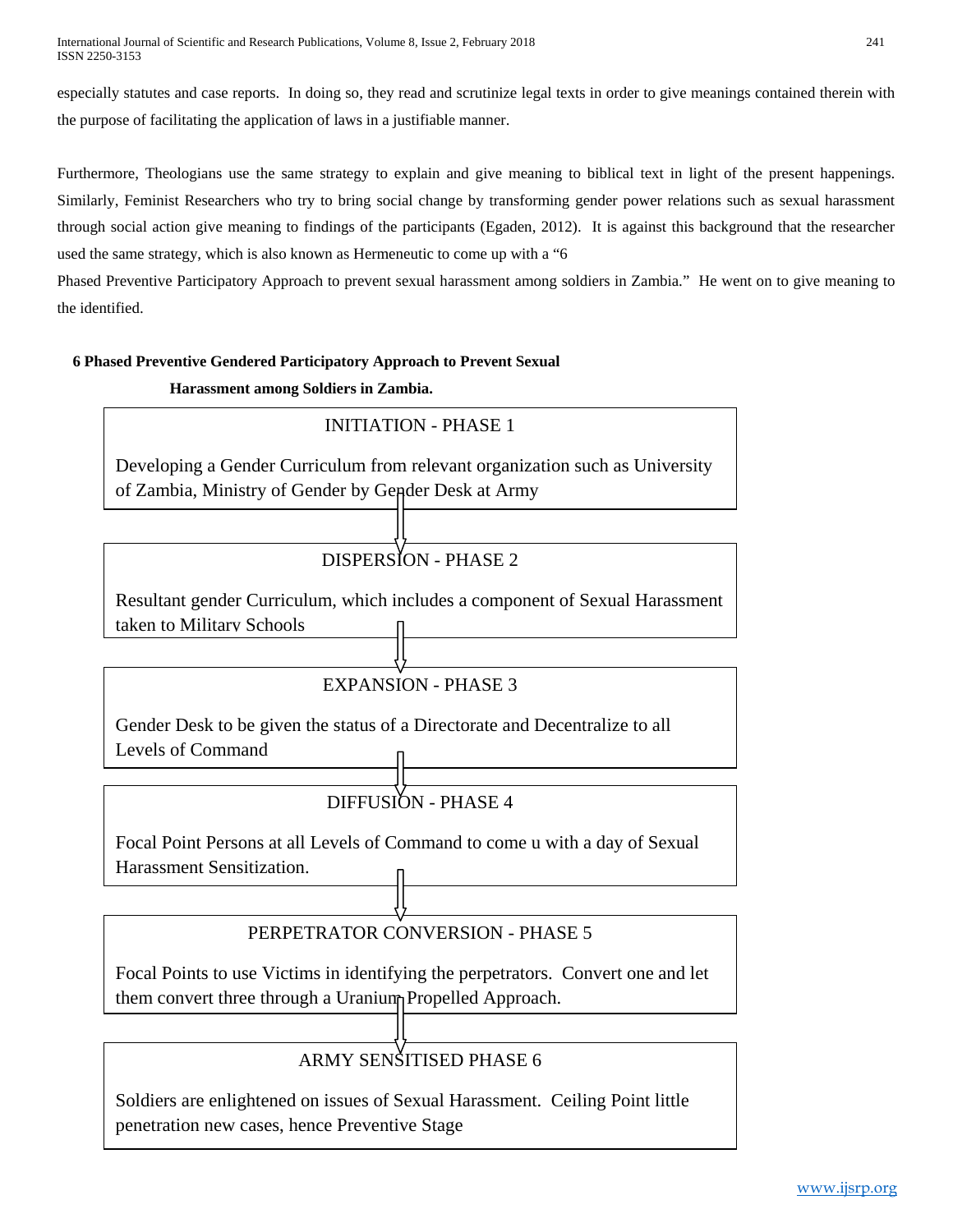### **Explanatory meaning of the 6 Phased Preventive Gendered Participatory Approach**

### **For Prevention of Sexual Harassment among Soldiers in Zambia**

# INITIATION PHASE

This is where the gender desk at Army headquarters is tasked to develop a gender curriculum related to the military. This must include an article of sexual harassment. The material is to be sourced from organizations such as the United Nations Gender Desk, University of Zambia, Gender Department, Ministry of Gender and the Zambia National Lobby for Women. In this way the gender desk will bring an inclusive military gender curriculum.

### DISPERSION PHASE

This phase picks from the initiation phase a developed military gender curriculum. This task here is to take the curriculum for approval through the operations and training branch. Once the approval is done, the curriculum is sent to the various Military Schools beginning with Military Training Establishment of Zambia (MILTEZ). MILTEZ will prepare a pilot class whose certification should be accredited to the University of Zambia (UNZA). The curriculum must be further distributed to other schools, which should include all Recruit Training Centers (RTC), Special Forces School, Staff College and all other schools that will be deemed necessary.

## EXPANSION PHASE

This phase picks from the dispersion phase where a curriculum is utilized to have a pilot class graduate for military gender specialists on issues of sexual harassment. In order to welcome this large group, the gender desk at Army Headquarters needs to be given the status of a Directorate. Since the new directorate will involve sensitization through teaching, it should be under that umbrella together with the education directorate under a Brigadier General. The new directorate should ensure that it decentralizes power at every level of command to be filled in by the incoming pilot class of gender military specialists on sexual harassment sensitizations. The various levels of commands begin with Army Brigade, Battalion, Company and Platoon levels respectively.

#### DIFFUSION PHASE

This phase picks from the expansion phase in that it absorbs the pilot class, graduates as gender focal point officers and warrant officers at all the levels of command. The task of the focal points is to lobby for a day of sensitization on issues of sexual harassment before soldiers proceed to their various tasks. Just like the Chaplaincy Corp does its job, the message to be given should be that it is bad and people need to refrain by knowing the typologies of sexual harassment. It should ensure that regulatory measures are written together with stakeholders such as legal representatives and chaplain representatives. These should also be read so that the message diffuses faster.

## PERPETRATOR CONVERSION PHASE

This phase picks from the diffusion phase where typologies of sexual harassment and policies and programmes of sexual harassment are read and absorbed by all soldiers upon sensitization. Once that is done, the focal point persons are to use the victims in identifying the perpetrators who are counseled with a view of converting them. One each perpetrator becomes a convert, they should convert three and the process should continue until all are sensitized. This strategy is called the Uranium propelled Approach. One atom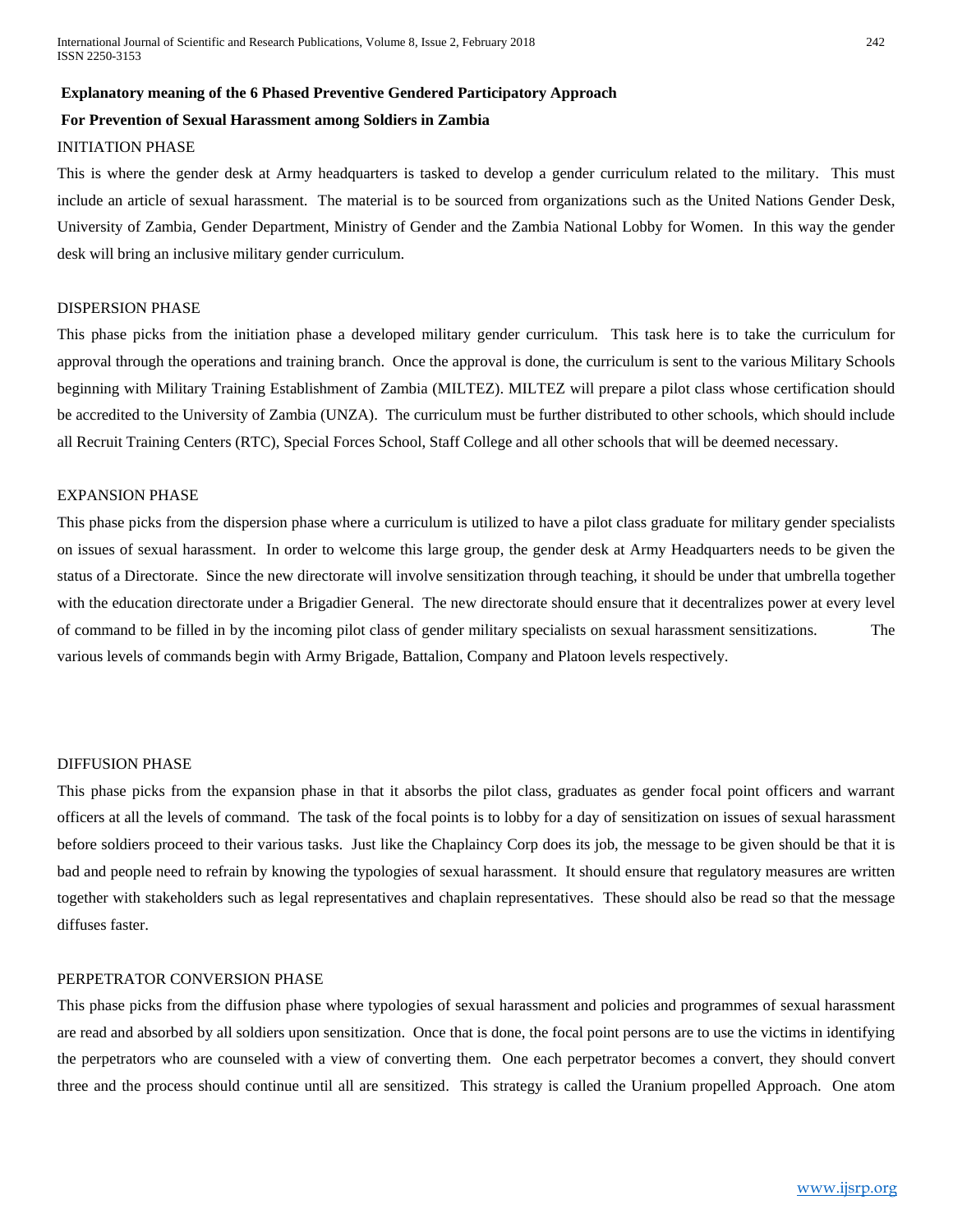splits three and the process continues until a wider area is covered. Albert Einstein used this formula when developing the Atomic Bomb through the Uranium element (Becker, 1975).

#### ARMY GENDER SENSITISED PHASE

Once this phase is attained, there will be equal chances given to women soldiers in terms of combat appointments. This will assist in their reporting mechanism. This acts as the ceiling point because soldiers are enlightened and very few will commit the offences. At this new cases are prevented at the entry point, which are various training centers. Once the researcher had given meaning to the findings of the specialized gendered focus group team, he called the group for adoption of the 6 phased preventive gendered participatory approach for prevention of sexual harassment among soldiers. All the soldiers voted that the innovation be adopted

#### 5. **CONCLUSION**

This thesis is important because it bridges the gap in knowledge with other studies that ended by proposing recommendations from the researcher perspective in order to solve sexual harassment problems. The study went ahead to use the recommendation to develop the 6 phased preventive gendered participatory approach to prevent sexual harassment among soldiers through social action. The process was in two parts. The first part in line with the research principles was to give answers to pre-requisite questions before development of the preventive gendered participatory approach through social action. The prerequisite questions were on typologies, characteristics of sexual harassers and availability and application of sexual harassment programmes and policies. This was done through in-depth and focus group discussion interviews (Egaden, 2012).

**Acknowledgement;** I wish to thank my supervisors Prof. Macwang'i and Dr Ndubani for the guidance in this PhD research proposal. I further thank Dr Anne Phiri and all the Lecturers in the Department of Gender Studies for their advice. I also thank the Army Commander General Paul Mihova and Brig General Francis Kasempa from Special Forces (Commando) and the rest of Command at different levels for their support and blessings.

#### **LIST OF REFERENCES**

Becker, C. T.(1975). *Advanced chemistry thought*, Madisons publishers, London.

Cresswell, J.W. (2007). *Qualitative Inquiry and Research Designs: Choosing Among Five Approaches*, 2<sup>nd</sup> ed. Sage Publishers, London.

Davidson, A. (2013). *Military Sexual Harassment and Assault: Shameful Isn't Enough*, The New Yorker Close Read Biog, New York.

Deshamps, C. C. and Mills A F (2015) *External Review into Sexual Harassment in the Canadian Armed Forces,*Journal of social issues p687-702.

Egaden S J, (2012).*A Modern thought on advanced research and innovation: Developing of Toolkits and participatory action,* penguin publishers,London.

European Commission (2006); *Sexual Harassment in the Work Place in the European Union.* Directorate – General for employment industrial Relations and social affairs unity V/DS.

Gallagher. G. (2008). *Sexual Harassment and the US. Army: A Survey of Selected Military Academies,* University of Kansa Publications, Kansas.